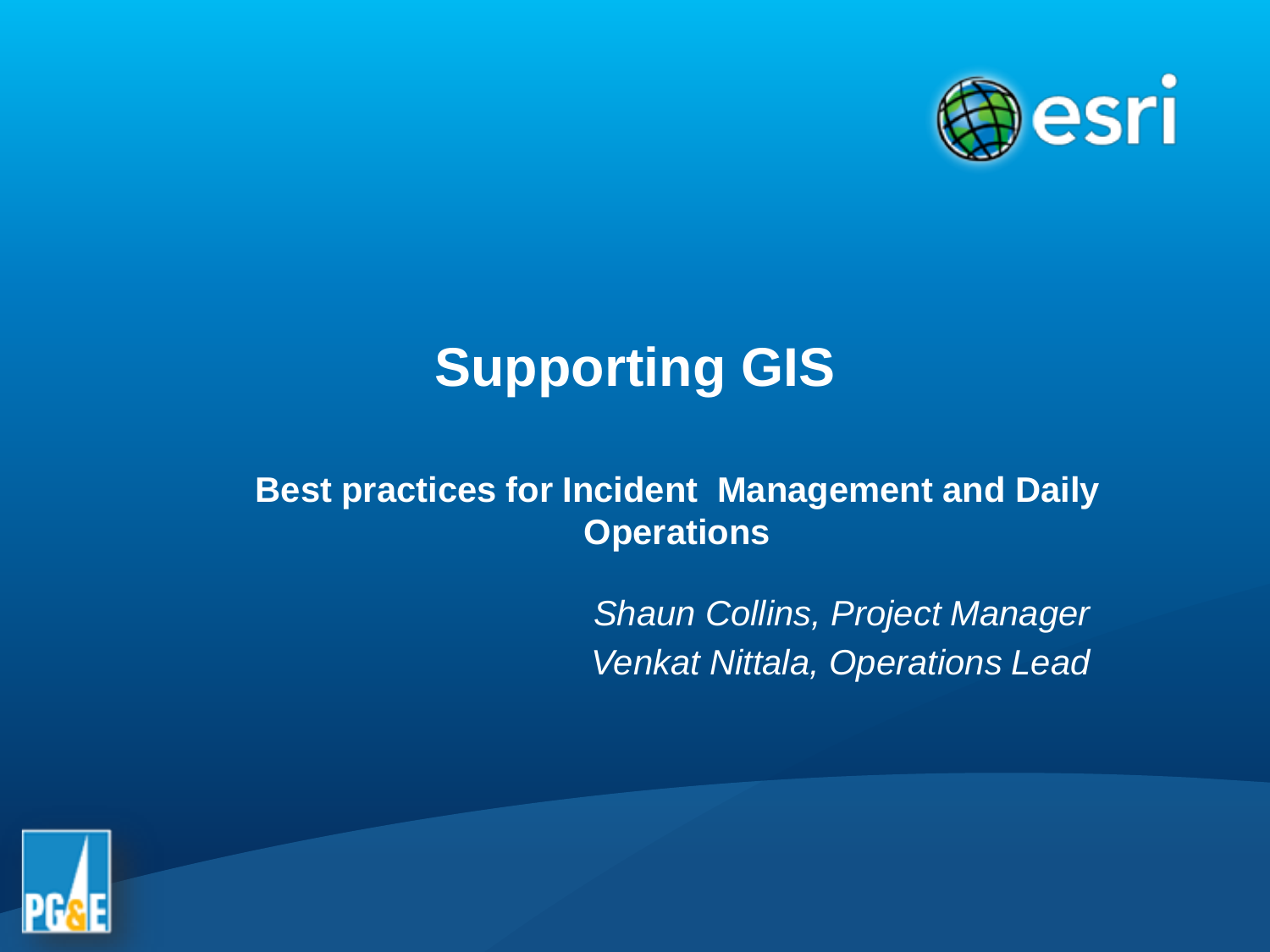# **Agenda**

- **Introduction & History of GIS at PG&E**
- **PG&E GIS Environment**
- **New Service Readiness Setup**
- **Current Support Structure & Process**
- **Support Documentation**
- **Reporting & Metrics**
- **Support Team**
- **Maintenance and Trouble-Shooting Suggestions**
- **Further Information**
- **Q&A**

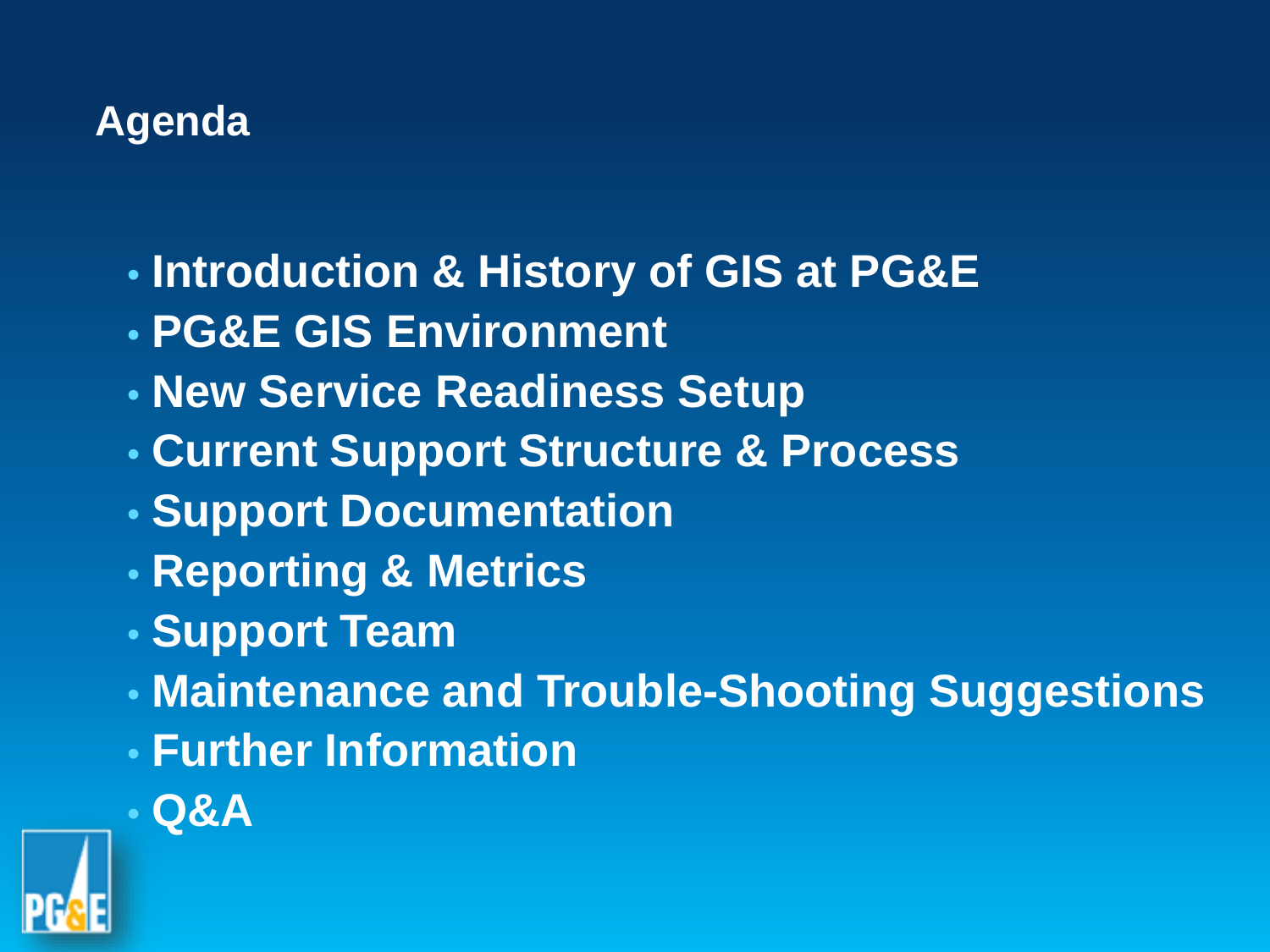# **PG&E by the Numbers**

#### 1905 Year PG&E was formed



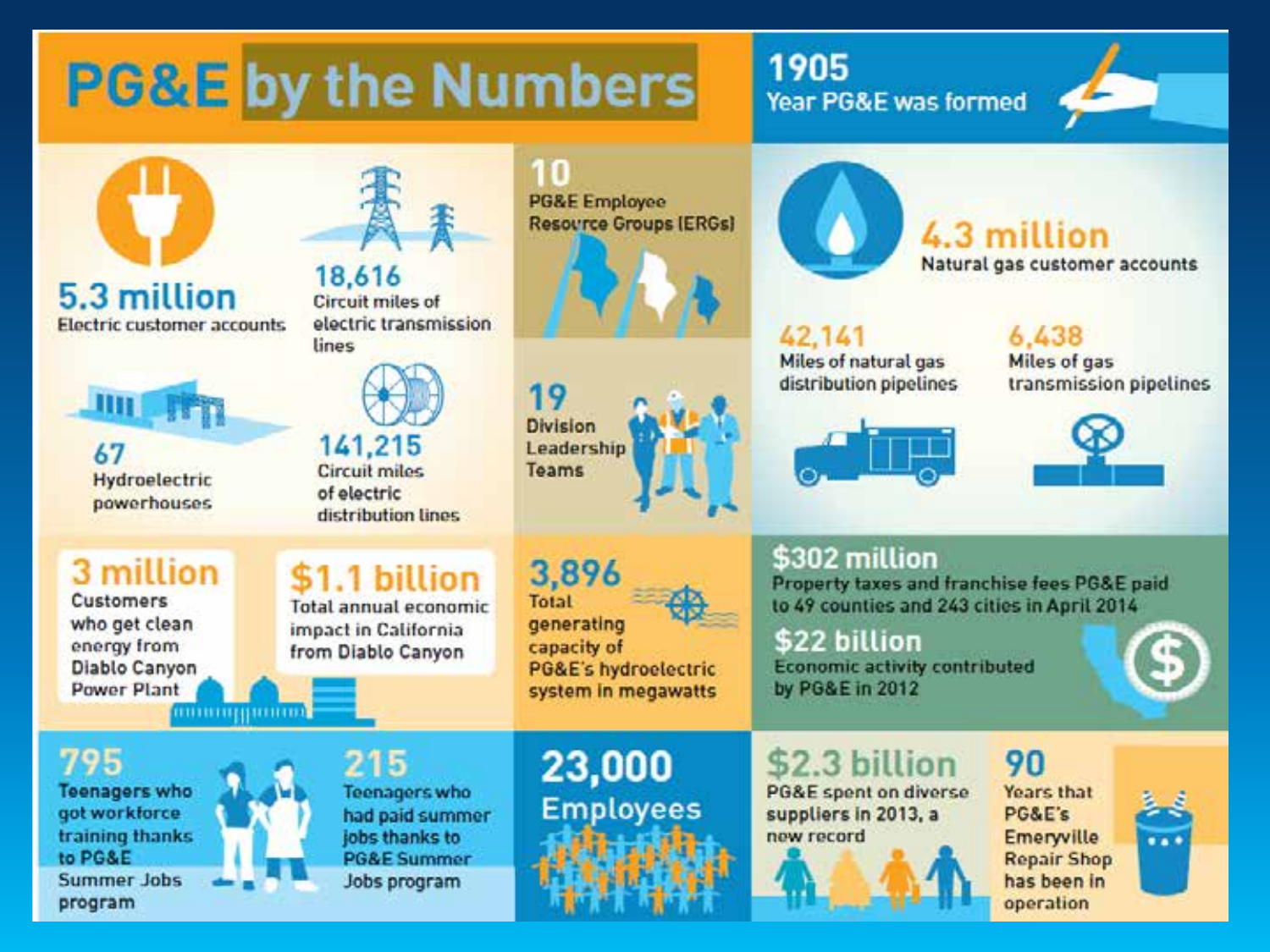# History/Overview of Electric GIS at PG&E

- **Scope:** 
	- **The Electric Distribution Asset Management /Geographic Information System (ED AM GIS) project will enhance and convert PG&E ED asset data into a centralized GIS that is integrated with SAP.**
	- **The future state is to have a single, integrated system that serves as PG&E's master database of asset records.**
- **Current Status:**
	- **Deployed to two out of the four PG&E regions - replacing all existing electronic and paper maps.**
	- **Deployed web-based viewing application to support user groups in estimating, engineering, construction, and operations.**
	- **Deployed the interface to SAP to help maintain synchronized assets and asset data.**
- **Next Steps:**
	- **Deploy to final PG&E Regions**
	- **Retire Legacy Systems**

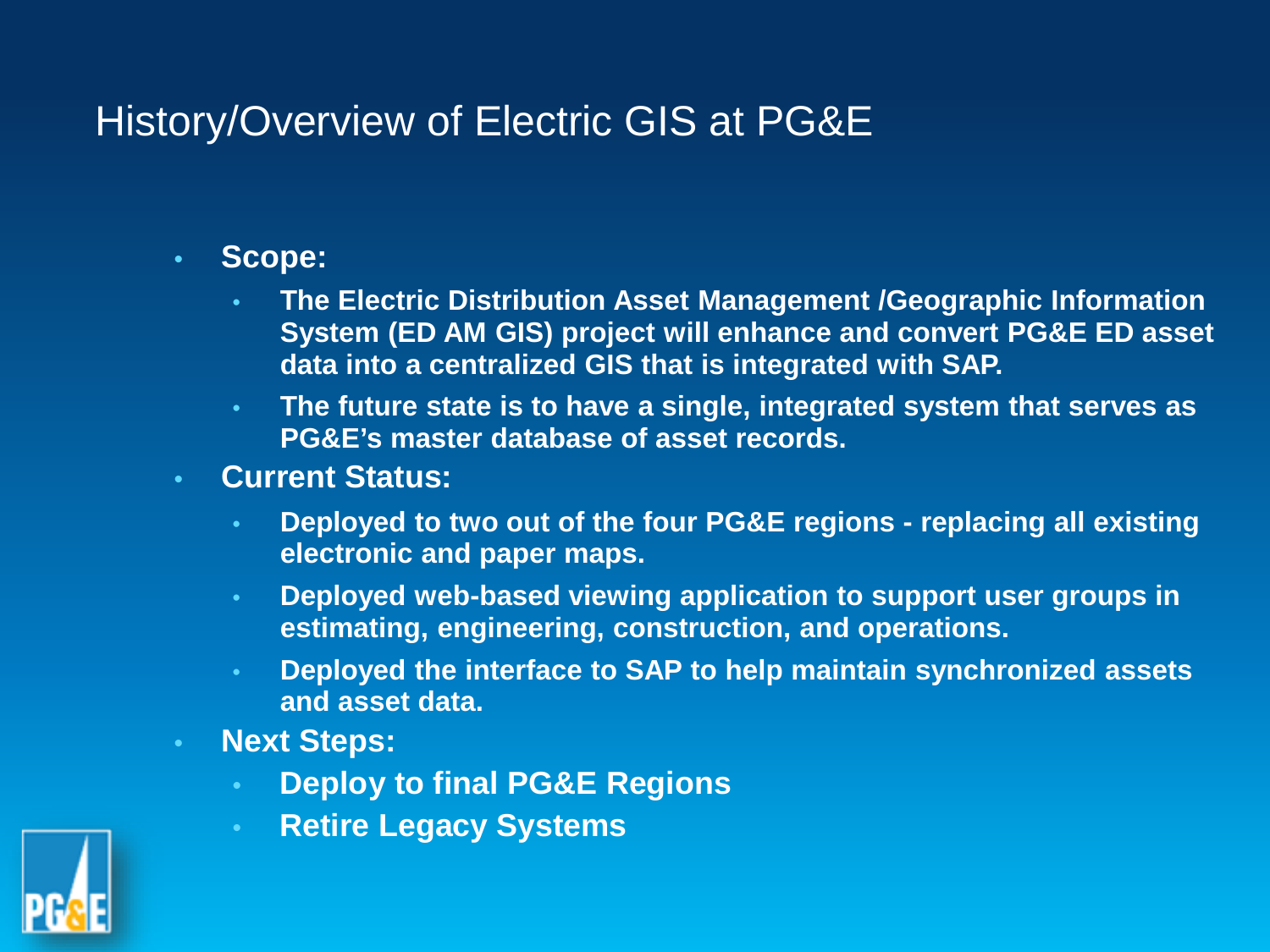# **Environment Review**

- **Solution**
	- **ArcMap/ArcFm for mapping**
		- **Access via Citrix**
	- **Web Portal for general viewing**
- **Many infrastructure environments**
	- **Production – nine different databases including**
		- **Publication, Maintenance, Batch, Schematics, etc.**
	- **Non-Production – over twelve separate setups** 
		- **Dev, Test, Training, Sandbox, QA, Conversion, etc.**
- **Integration Points**
	- **Outage Management System, Distribution Management System**
	- **Linked to SAP for asset information**
- **Nightly batch jobs**
	- **Database Maintenance**
	- **Database Export/Import and GDB Replication**
	- **Map Production**
	- **Interface synch jobs to Non GIS Systems**

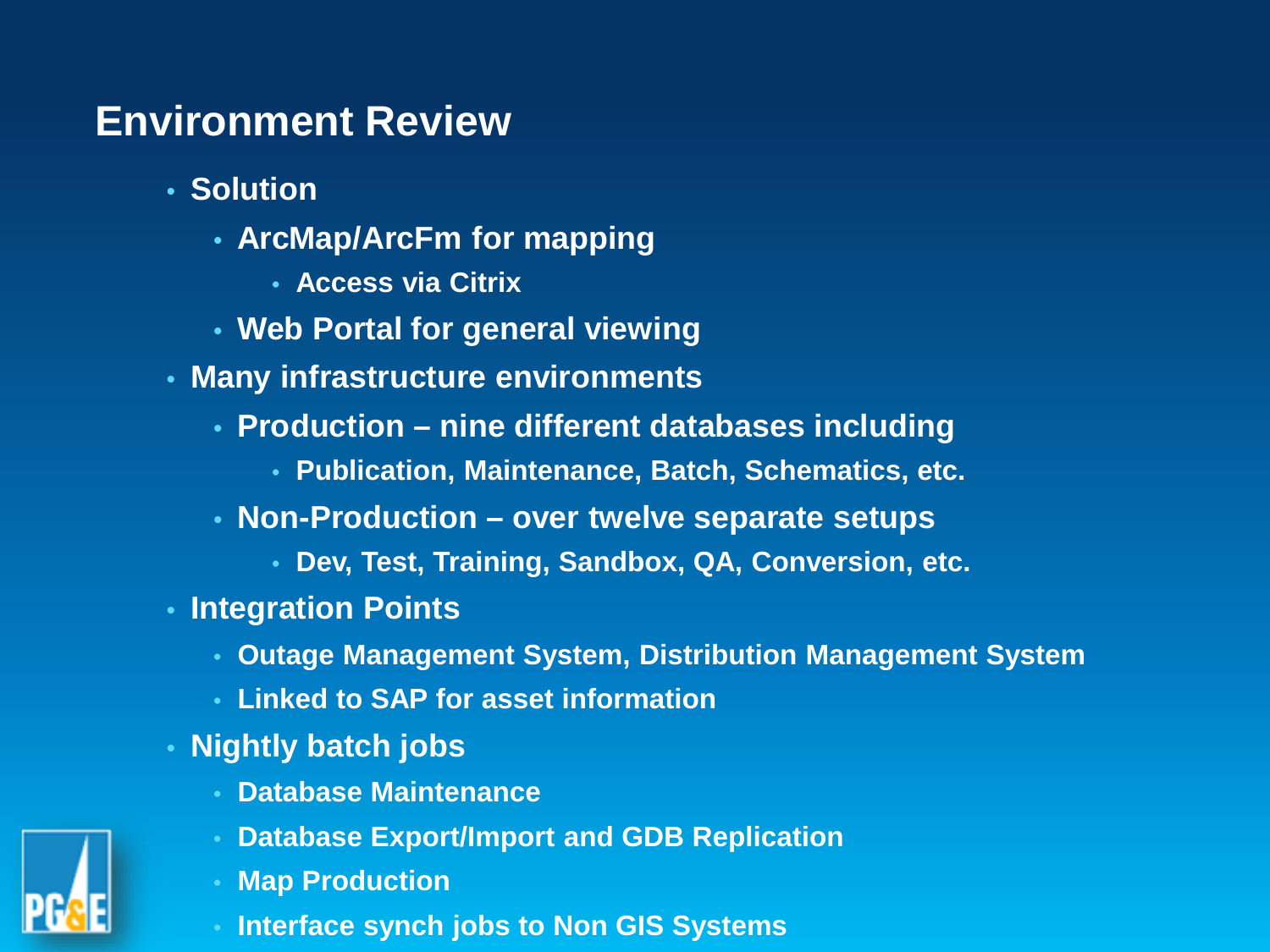# **Infrastructure Diagram**

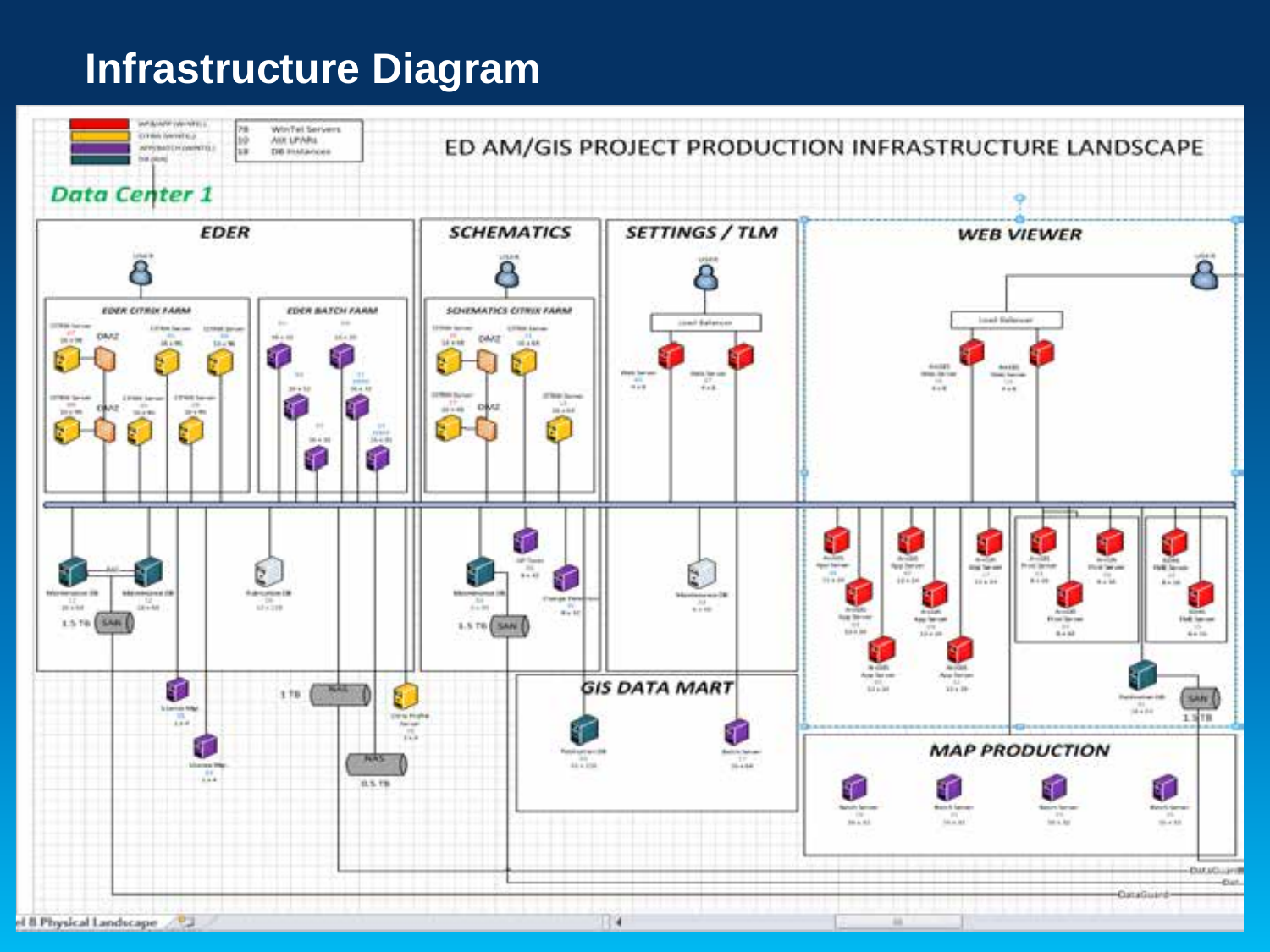### **New Service Readiness**

- **Incident**
	- **An unplanned interruption to an IT Service or a reduction in the Quality of an IT Service**
		- **For example a system or application down event.**
- **Service Request/Work Order:** 
	- **A request from a user for information, or advice, or for a Standard Change or for Access to an IT Service.** 
		- **For example to reset a password, or to provide standard IT Services for a new User.**
- **Help Desk Support Objectives**
	- **Provide a first line, single point of contact, for supporting and resolving service interruptions as quickly as possible**
	- **Ensure that issues raised by end users are resolved in a reasonable time set for criticality classifications based on SLAs**



- **Provide issues tracking reports daily, weekly, and monthly to monitor progress of issues resolution**
- **Help prevent recurrence of problems**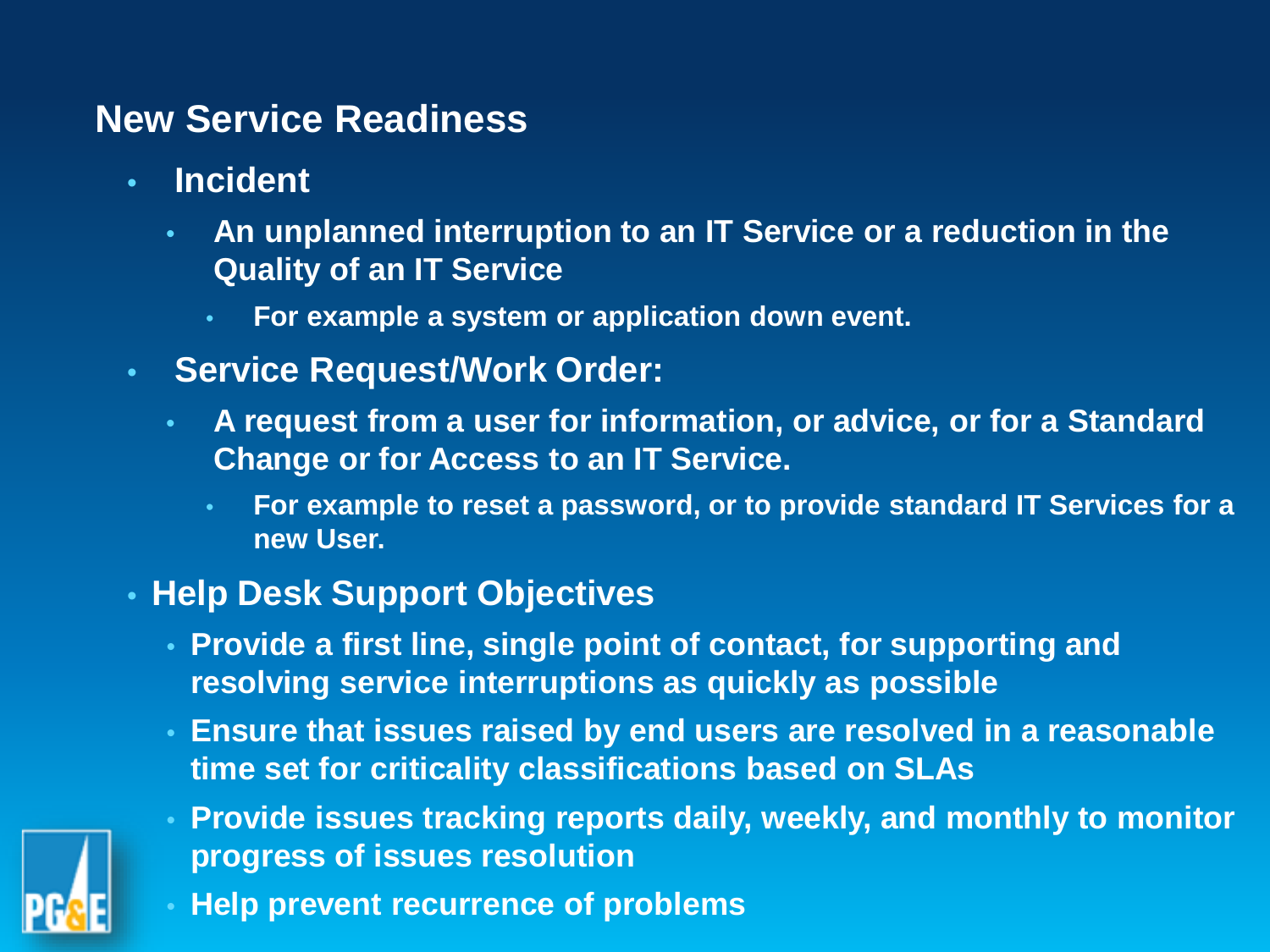#### **Support Structure & Process**

#### • **Tiered support**

- **Tier 1 - Help Desk**
	- **Take end user calls, identify issues, prioritize**
	- **Attempt First Call Resolution using FAQ and KDB (Knowledge Database) Tools**
- **Tier 2 – GIS Support Team**
	- **Provide workaround or break/fix based on support documentation**
- **Tier 3 – GIS Application and Database Technical Support Team**
	- **Bug fixes and new requirements**
	- **Root cause analysis of critical tickets**
	- **Prevent known problems in future releases**

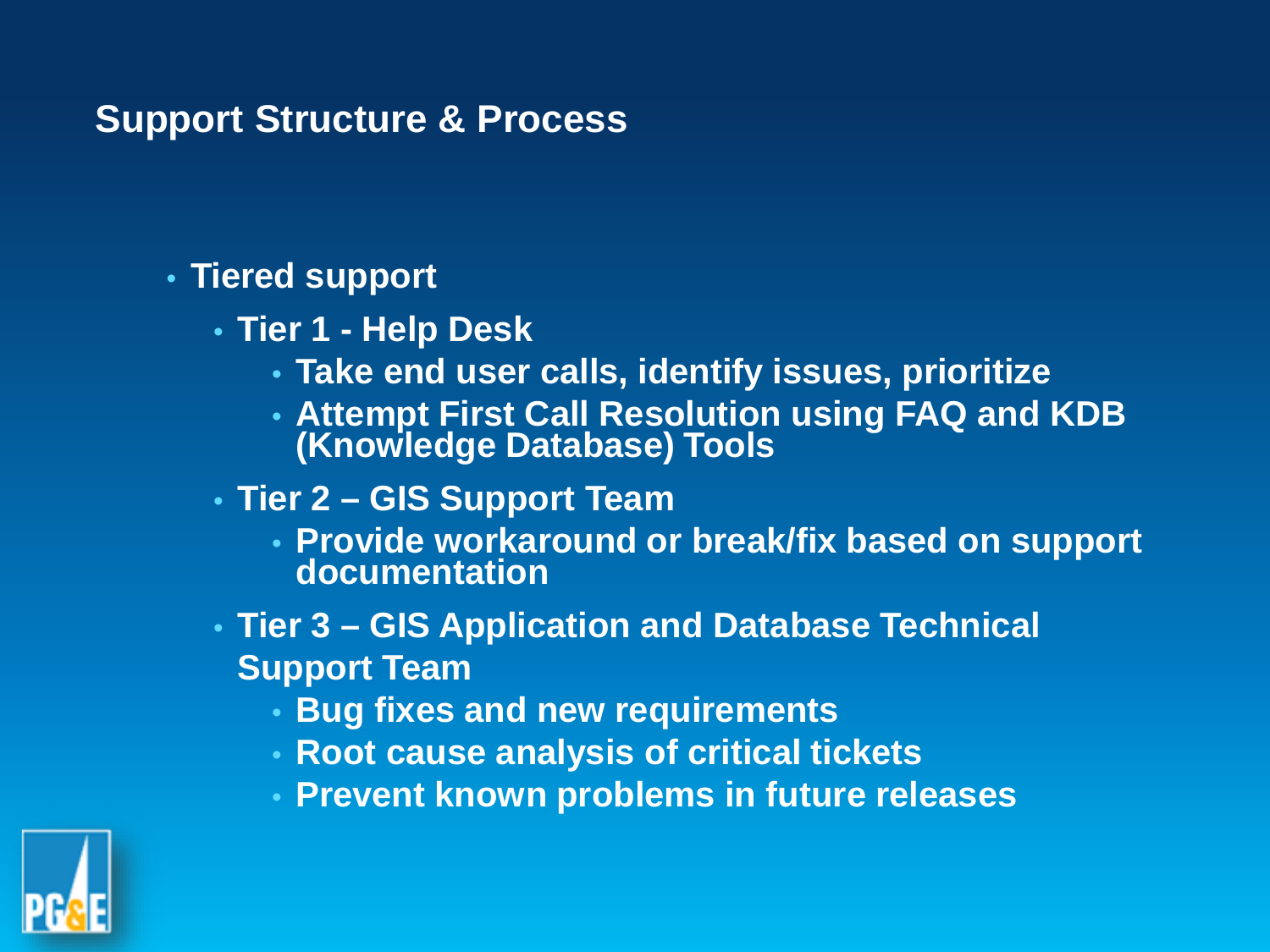# **Incident Management Process Flow**

#### **Tiered Level Support View**

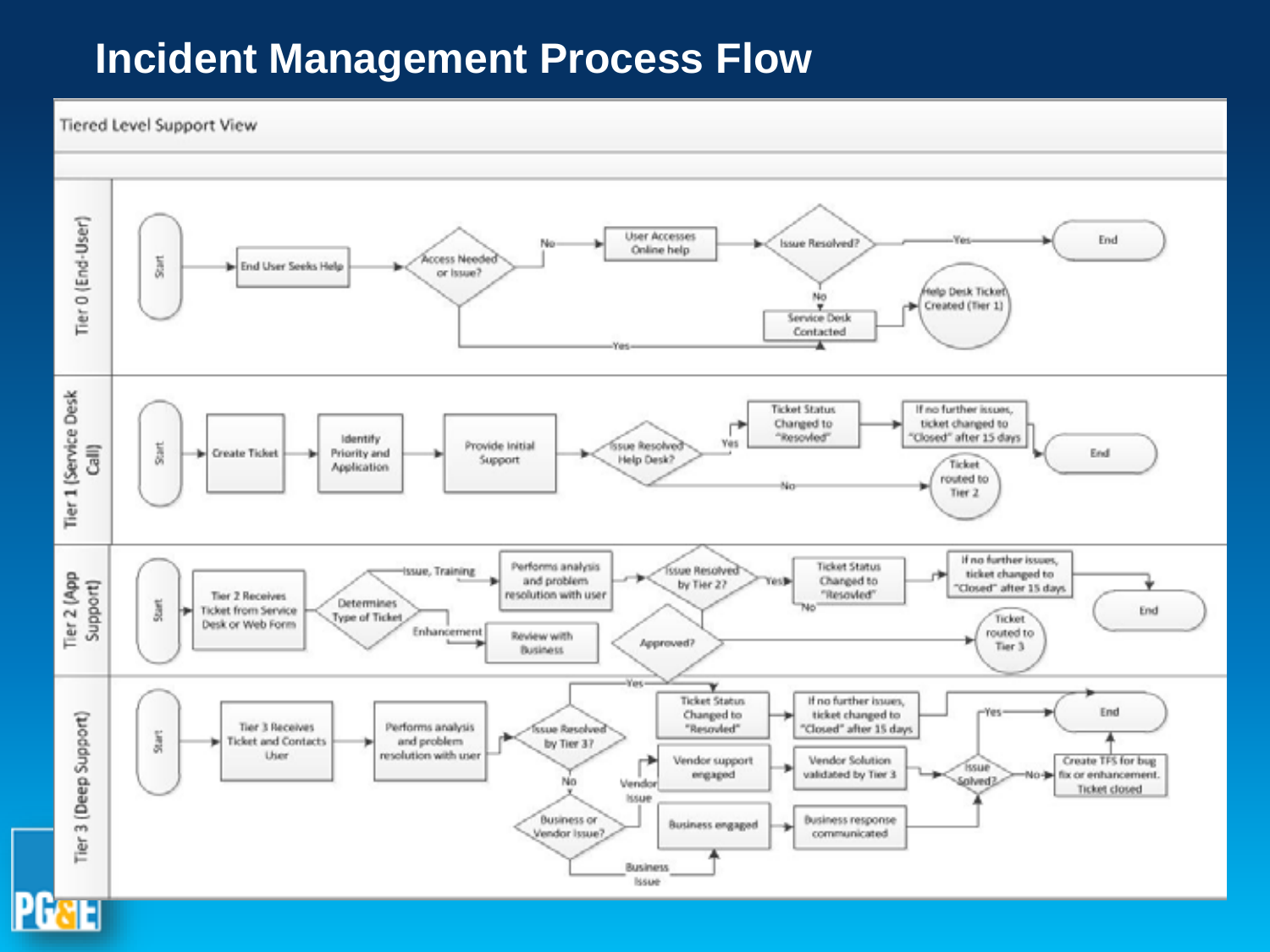# **Service Desk Documentation (Maintained on SharePoint site)**

- **Run/Play Books** 
	- **RunBook contains information about the environment in order to understand, monitor and fix the application as needed**
	- **PlayBook is a prescriptive guide documenting the tasks needed to trouble-shoot an issue**
- **FAQ (quick tips)**
	- **List of common issues**
		- **Reset Passwords, Unlocking Accounts, etc.**
	- **Quick reference links**
		- **Support URL's, Active Directories, etc.**
- **SLA**
	- **Business criticality**
	- **Application availability**
	- **Response time**
	- **Recovery time**

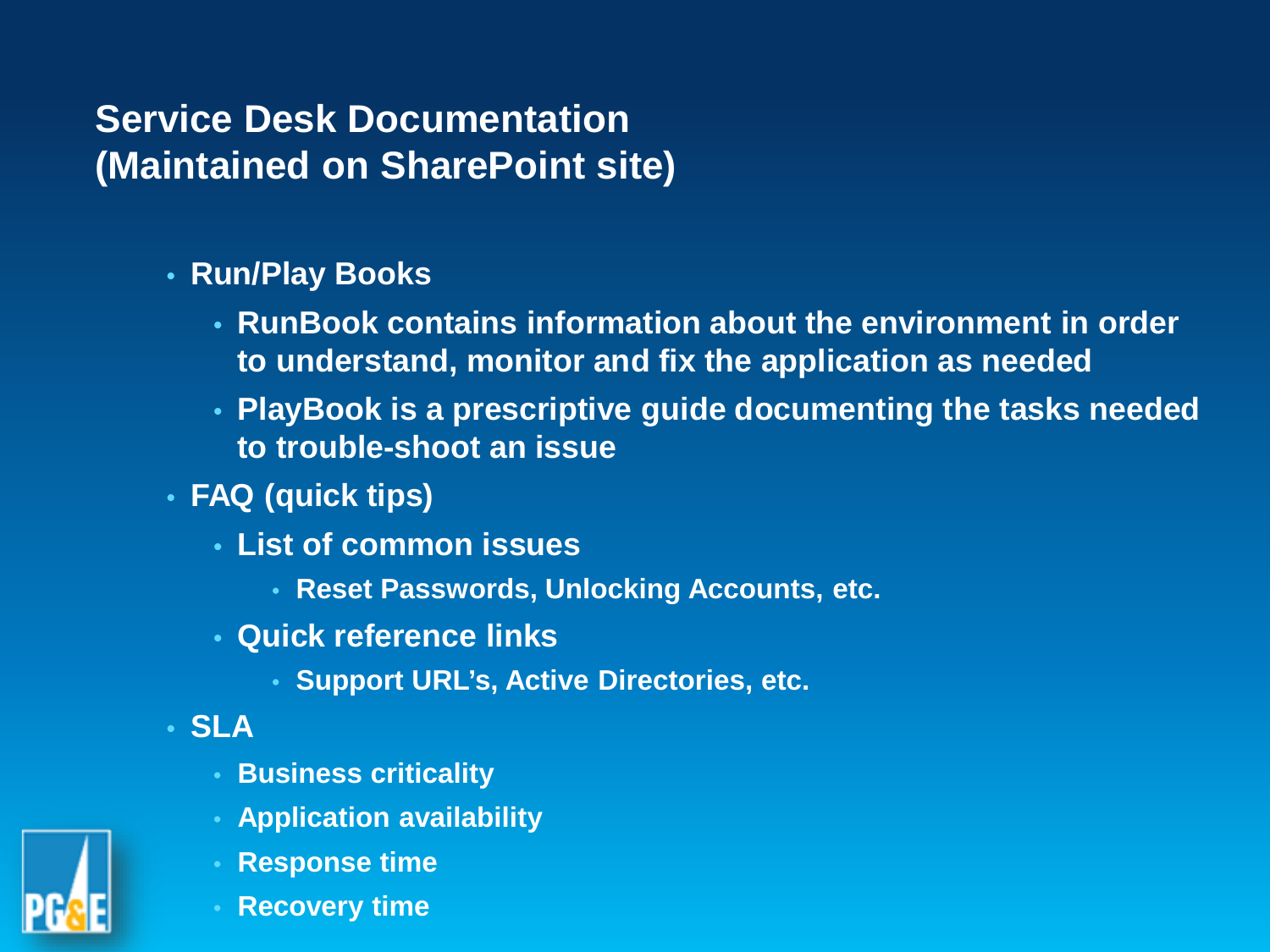### **Reporting and Metrics**

- **Sample Monitor Scripts**
	- **ArcGIS Server Excess Process Check**
		- **Checks task list on servers for too many of same process.**
	- **GDBM Health Check**
		- **Checks GDBM logs for failure search terms "error, Error processing".**
	- **Mxdperfstat Check / PerfQA Analyzer**
		- **Performance check based on a default mdx file/ Store Display.**
- **Help Desk Reporting**
	- **Total number of tickets by type, status, category, assignment group, etc.**
	- **Ticket aging by week**
	- **Weekly delta report**
		- **SLA Report**

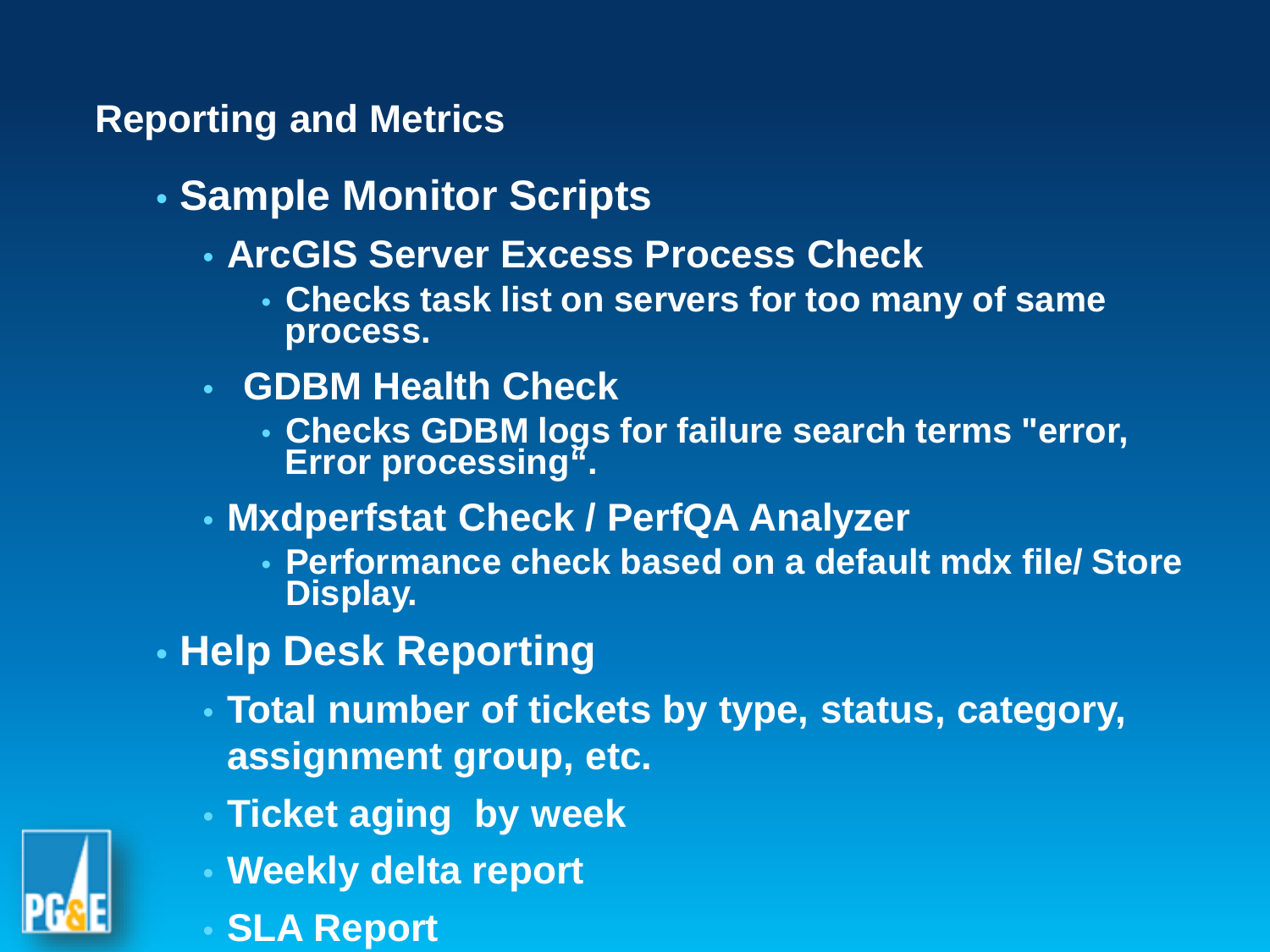# **GIS Support Team**

- **Support team provides end-to-end support for enterprise GIS applications.**
	- **Monitor batch jobs**
	- **Support end user queries and issues**
- **Serves as a link between Application Development, Maintenance, and Infrastructure .**
- **Handles end user Performance queries, does initial analysis of issues.**
- **Coordinates across various teams such as Database, Application, Network and Citrix.**
- **Proactively notify the business and application release team of any known issues and risks.**

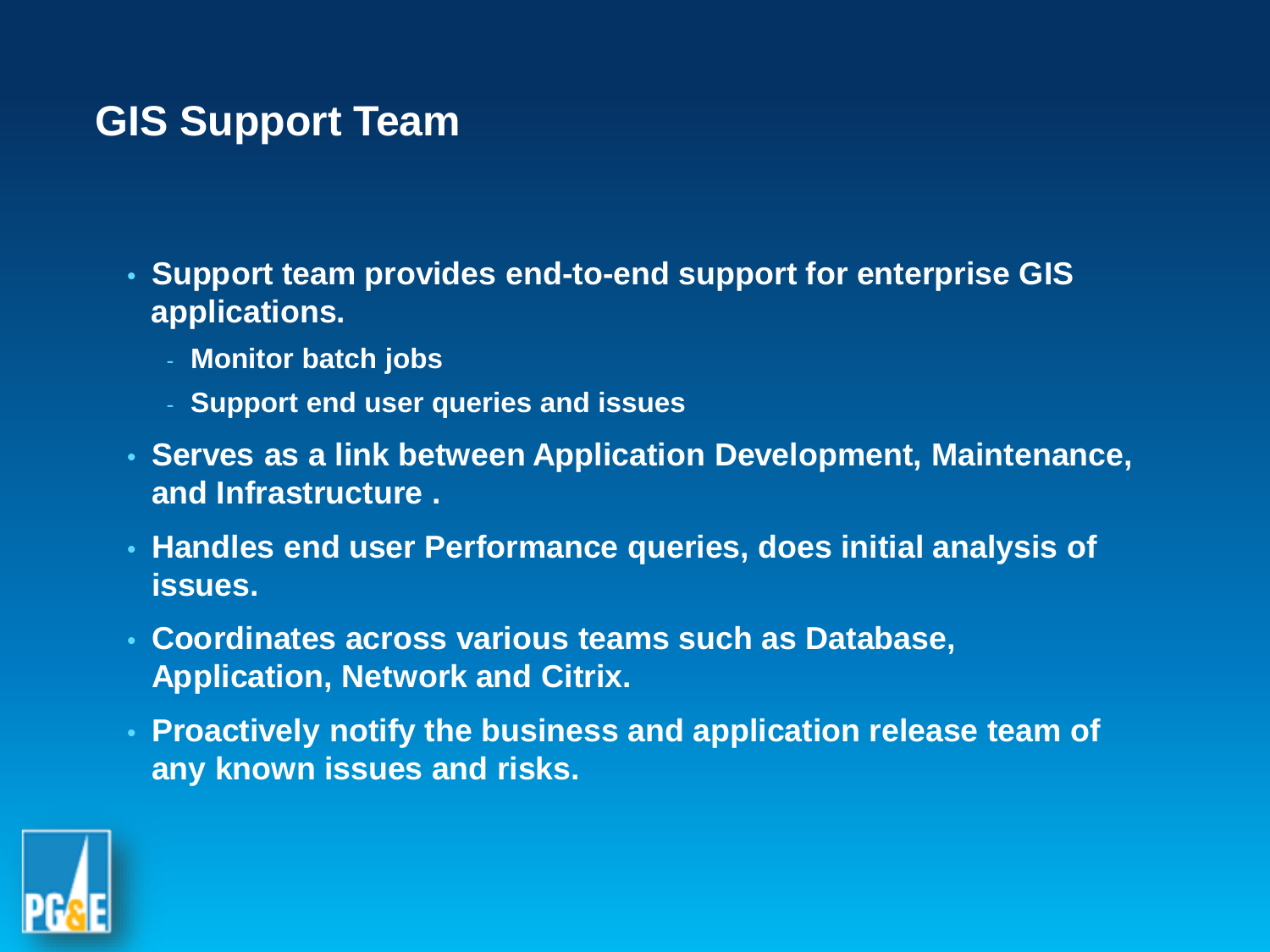# **Support Team Structure**



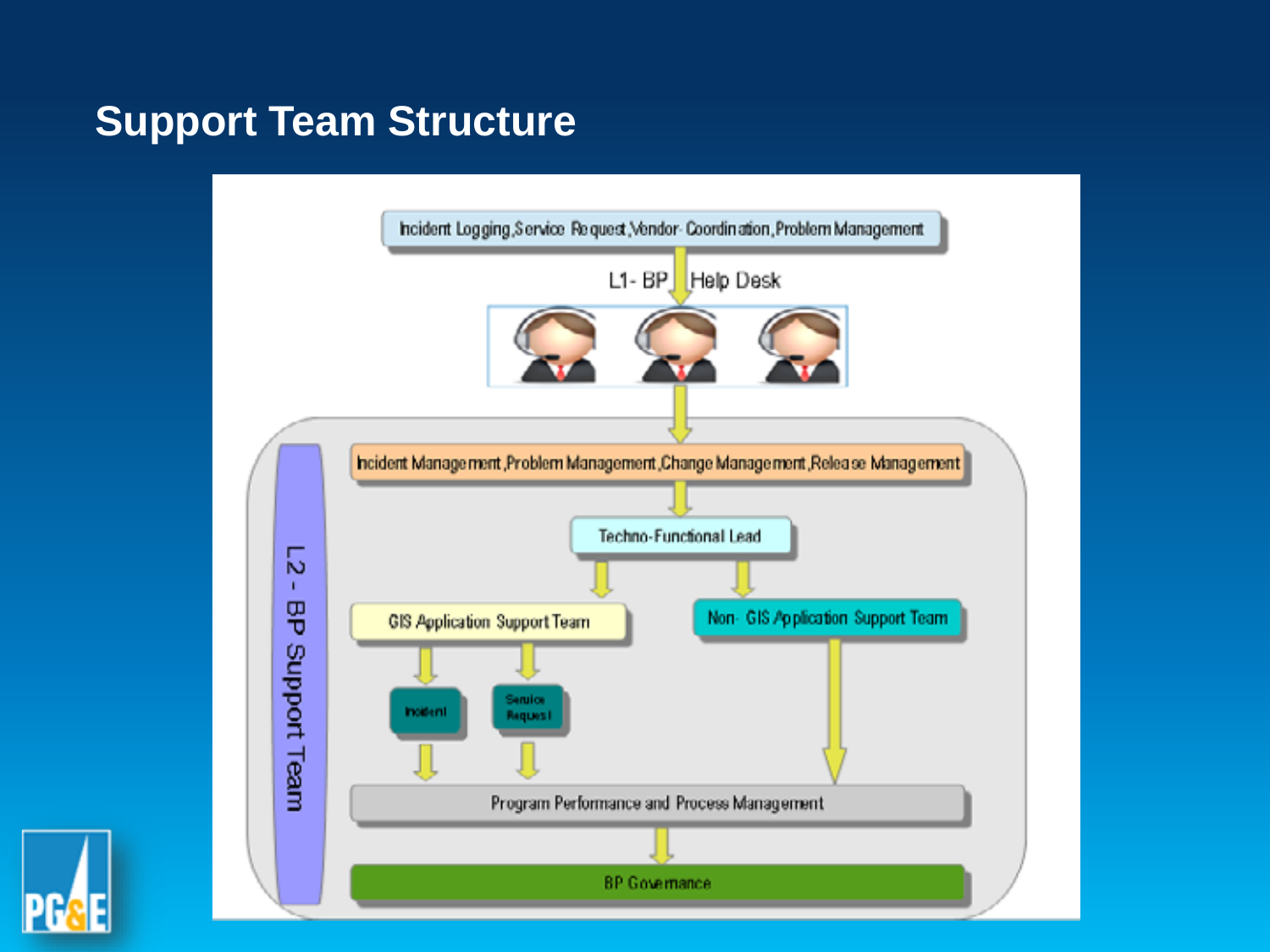# **Initial Triaging Steps**

- **Contact User for more information (login to system if necessary)**
- **Determine Environment ( Production /Non Production)**
- **Determine scope (one or more users or entire system)**
- **Replicate ( Yes/No)**
- **Determine issue: Bug, configuration, access, data, etc.**
- **Determine solution: Workaround, FAQ, Training, etc.**
	- **Get customer confirmation to close ticket**
	- **OR Escalate to higher level of support**
	- **OR Route ticket to different workgroup**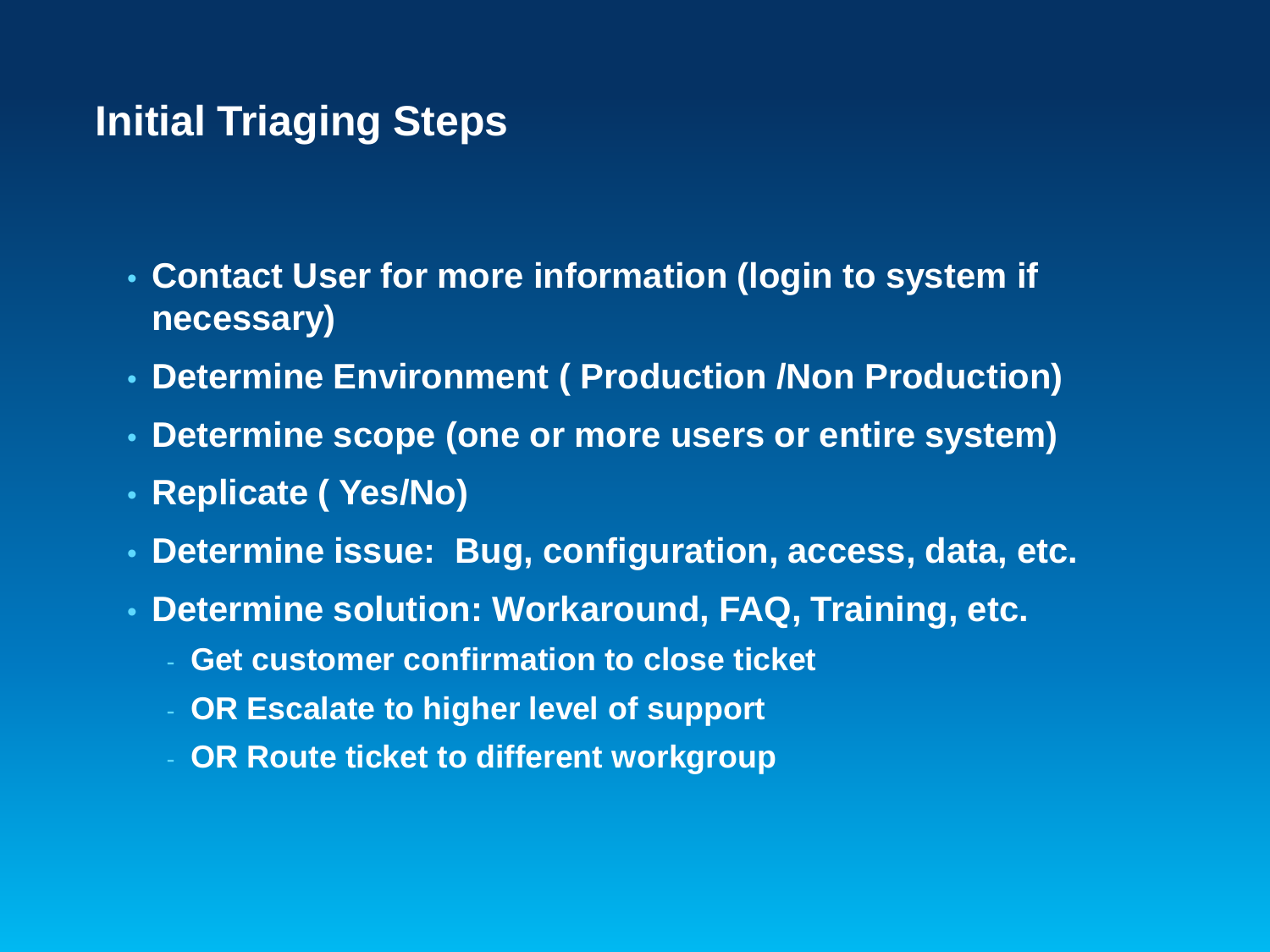# **Enterprise Batch Job Scheduler - UC4**

- **UC4 Workload Automation Software Tool is an enterprise job scheduling platform that is used to manage, monitor, control and synchronize GIS applications with PGE IT.**
- **Enables one to create intelligent, automated end-to-end IT processes and spans over multiple GIS applications and operating systems.**
- **Improves GIS data processing, such as automating processes that were previously manual.**
	- **Data Reconciliation, Data Posting, Managing GDBM services, Web Services and GIS data Maintenance**
- **Ability to check, validate jobs and notify on failures to support team.**
- **Ability to schedule multiple jobs with flexibility and complexity.**

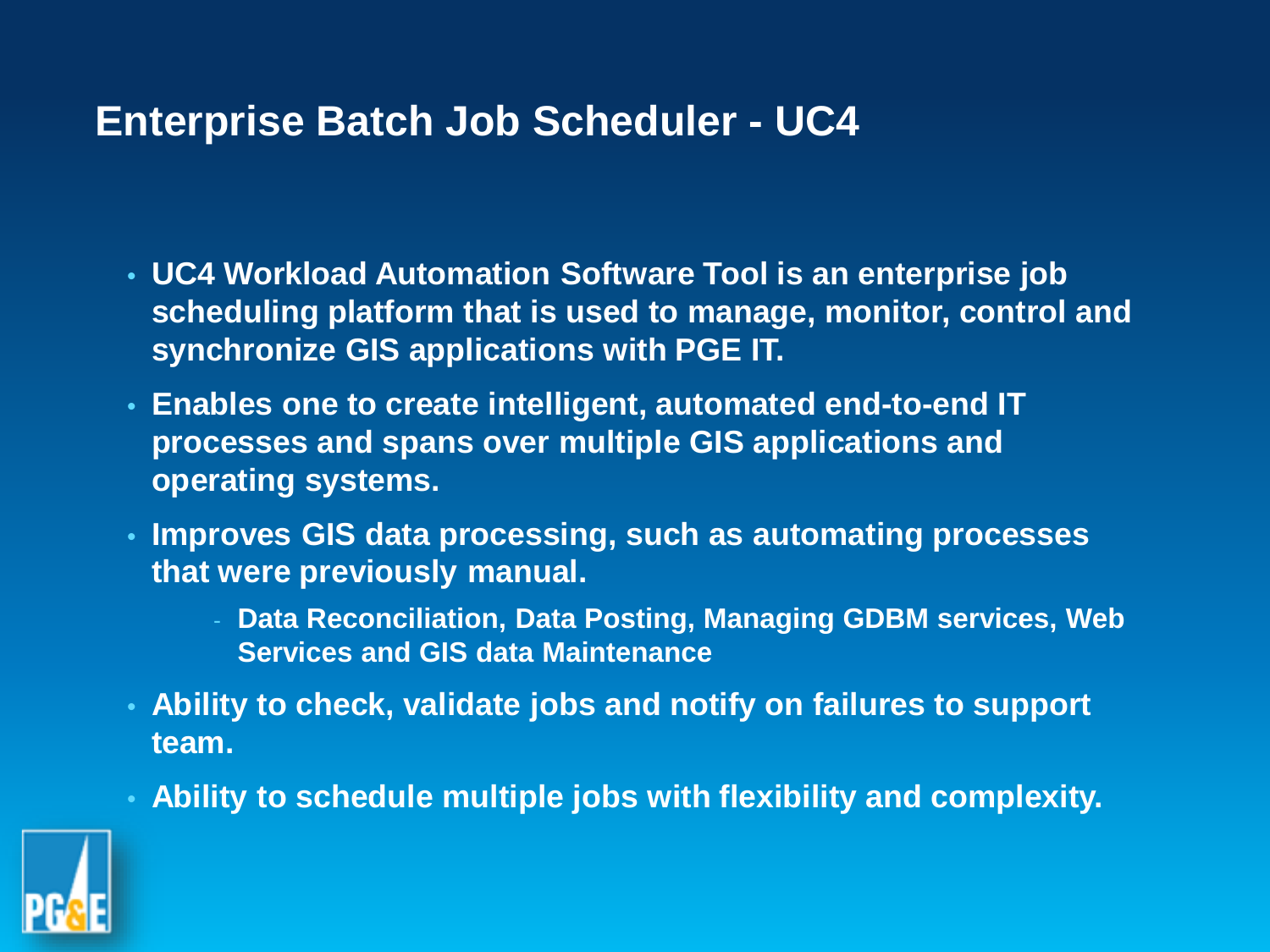# **UC4 Job Scheduling**



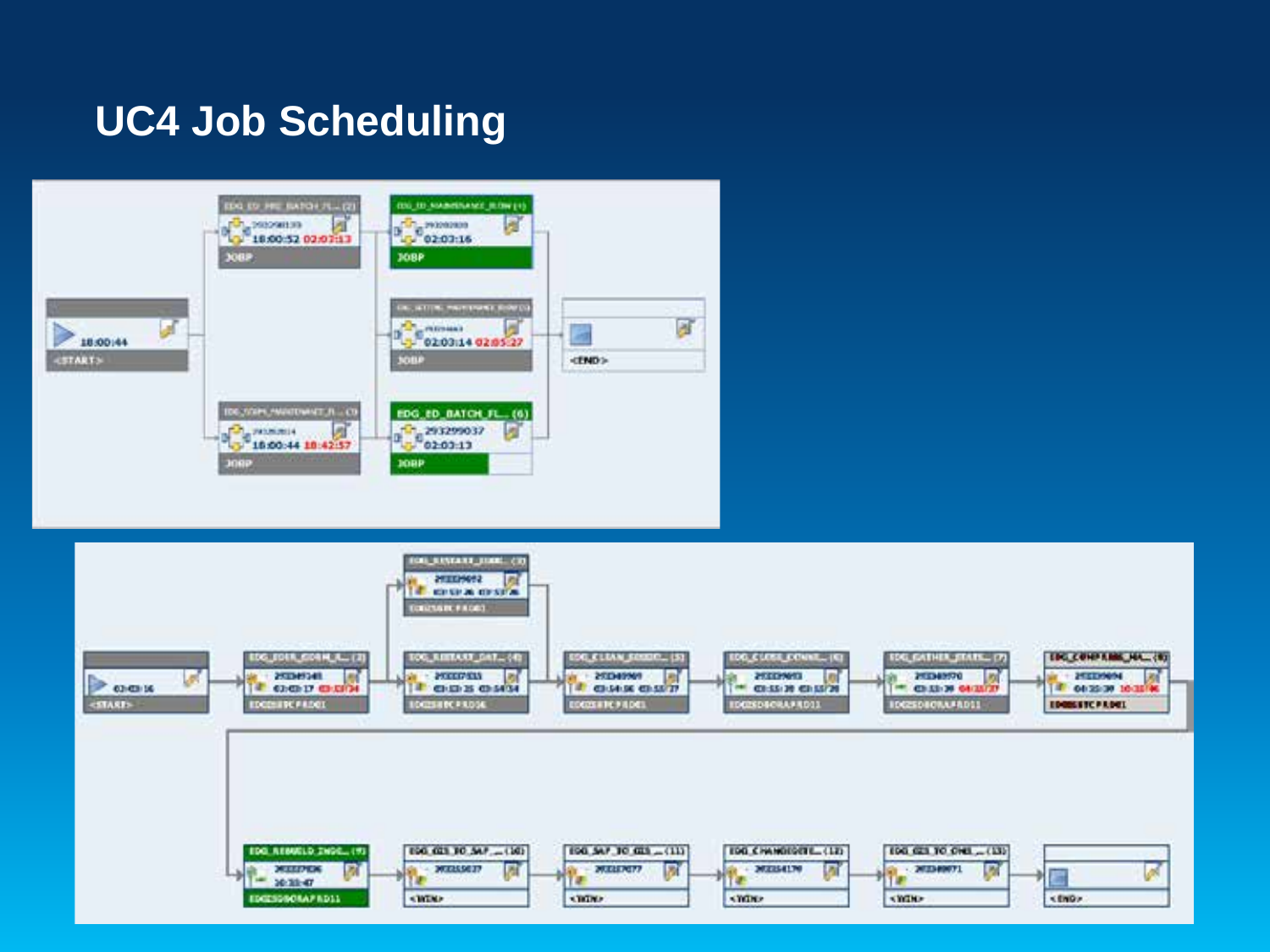# **Infrastructure Maintenance**

- **Update Operating System Patches, Firmware updates and Database patches** 
	- **Start with Lower environments before applying in Production environment.**
- **Verify compatibility of OS Patches with GIS Product Vendor.**
- **Plan user load against infrastructure capacity.**
- **Tune Application - with help of Database Admins and Infrastructure Admins** 
	- **Start with Lower environments first and then implement recommendations in Production.**
- **Documenting Change management properly in order to help in issue troubleshooting.**

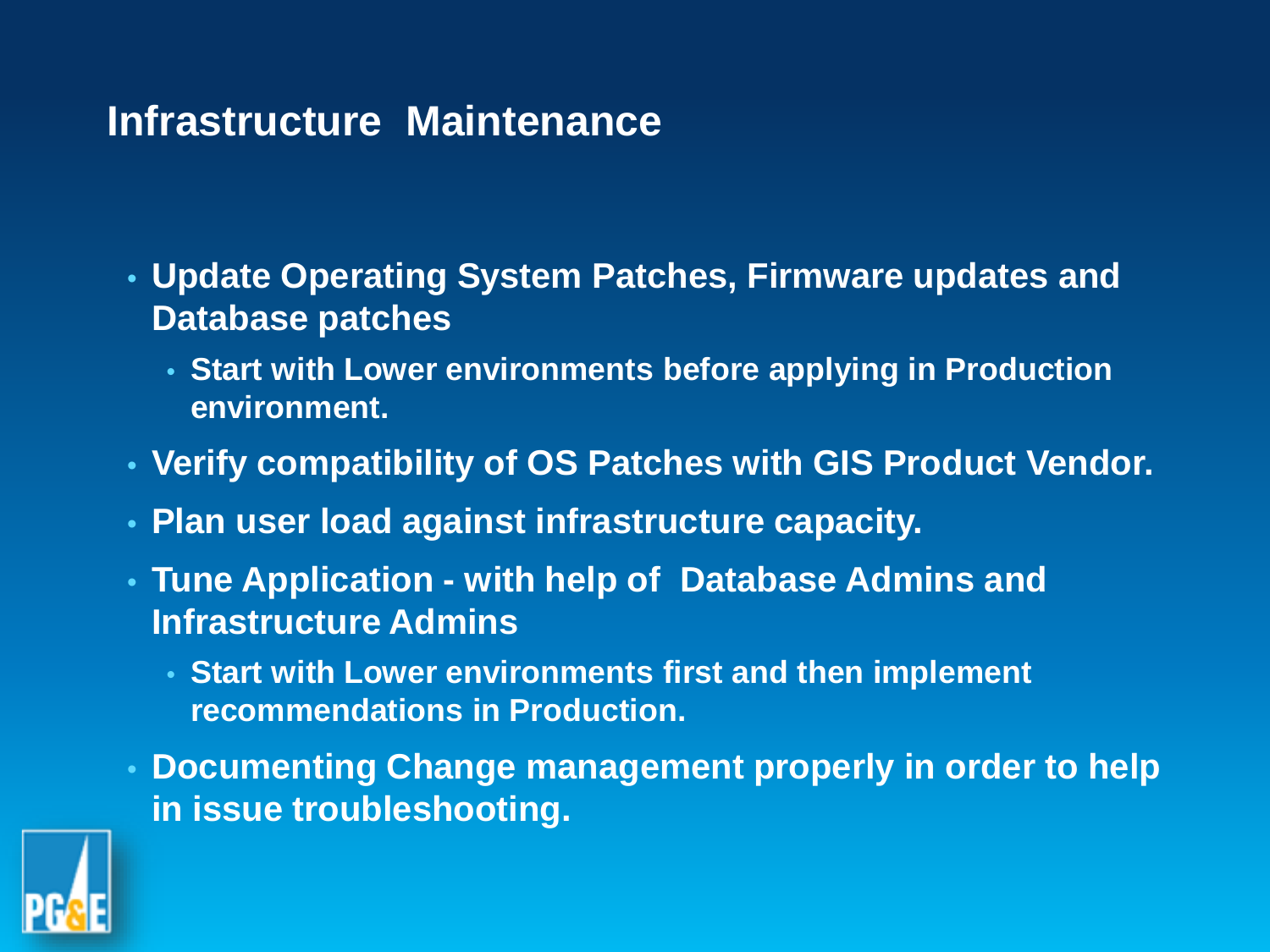# **Business Service Management – Monitoring Details**

|                              | eNOC - My BSM                                   | pro MyBSM Applications v Admin Hwy - Stelltap        |               |                         |                                                                     |                      |                                                                     |                                            |                           |                         | EatScreen View User Dona (Thingsum) |           |
|------------------------------|-------------------------------------------------|------------------------------------------------------|---------------|-------------------------|---------------------------------------------------------------------|----------------------|---------------------------------------------------------------------|--------------------------------------------|---------------------------|-------------------------|-------------------------------------|-----------|
|                              |                                                 | 300" View X Performance Perspective X Custom Image X |               |                         |                                                                     |                      |                                                                     |                                            | Select Page               |                         | $\star$ 0 $\pm$ 11                  | ■三日の      |
| <b>Hiercorn Fre</b>          |                                                 |                                                      |               |                         |                                                                     |                      |                                                                     |                                            |                           |                         |                                     | カチー田主义    |
|                              |                                                 | POE Electric Operation ( The                         | $\mathcal{L}$ | [Senct a Fitter]        | $\mathbf{V}$ $\mathbf{V}$                                           | List                 |                                                                     |                                            |                           |                         |                                     |           |
| Name<br>flusiness.<br>Impact |                                                 | <b>Status</b>                                        | Acknowledge   | $-5$ ystem              |                                                                     |                      | Application                                                         |                                            | E Software                |                         | Lant Status i =                     |           |
|                              |                                                 |                                                      |               | System.<br>Availability | <b>System</b><br>Performance                                        | <b>Legacy System</b> | Application<br>Performance                                          | Application<br>Availability                | Software.<br>Availability | Software<br>Performance |                                     |           |
|                              |                                                 | -IS 12 Into J Commission                             | G             | ٠                       | v                                                                   | o                    |                                                                     |                                            |                           |                         | n.                                  | 629/28    |
|                              |                                                 | <b>LO 11 WALK GERMANY</b>                            | ${}^{\circ}$  | m                       | ٥                                                                   | o                    | ×                                                                   | ×                                          | ×                         | ٥                       | O                                   | 621/20    |
|                              | $-11.04001$                                     |                                                      | o             | $\mathcal{F}$           | $\frac{1}{2} \left( \frac{1}{2} \right) \left( \frac{1}{2} \right)$ | $\left( -\right)$    | 法                                                                   | ×                                          | $\sim$                    | $\sim$                  | 92                                  |           |
|                              | $-11$ and                                       | 20 222 223 224 225                                   | $\bullet$     | m                       | o                                                                   | ۰                    | ÷                                                                   | GH.                                        | $\sim$                    | $\sim$                  | $\sim$ .                            | 6/29/20   |
|                              | $=$ $\equiv$                                    | <b>CON AND NOW WITH</b>                              | O             | 自                       | ٥                                                                   | ۰                    | $\sim$                                                              | $\sim$                                     | $\sim$                    | $\sim$                  | $\sim$                              | ecsos     |
|                              | $\equiv$ $\frac{1}{2}$                          | <b><i>Call and Mid-20</i></b>                        | $\circ$       | $\Box$                  | o                                                                   | o                    | $\frac{1}{2} \left( \frac{1}{2} \right) \left( \frac{1}{2} \right)$ | $\sim$                                     | $\sim$                    | $\sim$                  | m                                   | 629/21    |
|                              | $\equiv$ $\frac{1}{2}$                          | <b>All see on my lot</b>                             | ۰             | п                       | o                                                                   | $\bullet$            | 50                                                                  | X.                                         | R                         | w                       | x                                   | 6/25/2018 |
|                              | $-10$ $\frac{40}{100}$                          | <b>Contract Contract Contract</b>                    | o             | 目                       | o                                                                   | ٥                    | $\sim$                                                              |                                            |                           | $\sim$                  | $\sim$                              | 6/29/29   |
|                              | $-16$ and                                       | <b>STATE OF THE CAR</b>                              | o             | 血                       | o                                                                   | O                    | $\sim$                                                              |                                            |                           | $\sim$                  | $\sim$                              | 6/29/217  |
|                              | æ.<br>-18                                       | the party was paid and                               | $\circ$       | 曲                       | o                                                                   | $\bullet$            | $\frac{1}{2} \left( \frac{1}{2} \right)^2$                          | $\frac{1}{2} \left( \frac{1}{2} \right)^2$ | $\sim$                    | m                       | m                                   | 6/25/2    |
|                              | 田島                                              | ----                                                 | o             | m                       | O                                                                   | o                    | $\overline{a}$                                                      | $\sim$                                     | $\rightarrow$             | $\sim$                  | $\sim$                              | 6/28/21   |
|                              | $\equiv \frac{\partial E}{\partial \mathbf{m}}$ | in the contract and                                  | $\bullet$     | $\mathfrak{m}$          | ۰                                                                   | $\bullet$            | œ                                                                   | ×                                          | ×                         | œ.                      | w                                   | 6/25/2011 |
|                              | 田島                                              | <b><i>CONTRACTOR</i></b>                             | o             | 目                       | O                                                                   | O                    | 16                                                                  | $\sim$                                     | $\sim$                    | $\sim$                  | $\sim$                              | 6/20/21   |
|                              | $-11$ and                                       | <b>City State State State Dig-</b>                   | o             | $\omega$                | o                                                                   | $\bullet$            |                                                                     | ×                                          | $\sim$                    | ×                       | ×                                   | 6/28/21   |
|                              | $-91$                                           | a sua sea sea sua                                    | o             | 目                       | o                                                                   | o                    | ×                                                                   |                                            |                           |                         |                                     | 6/28/21   |
|                              | (ii) (Blatch)                                   |                                                      | o             | $\frac{1}{2}$           | $\equiv$                                                            | ×.                   | ×                                                                   | ×                                          | $\frac{1}{2}$             | DO 1                    | ×.                                  |           |
|                              | -00 (Citrix)                                    |                                                      | o             | ×                       |                                                                     |                      |                                                                     |                                            |                           | $\sim$                  |                                     |           |
|                              |                                                 |                                                      |               |                         |                                                                     | $\rightarrow$        |                                                                     |                                            |                           |                         |                                     | $\bullet$ |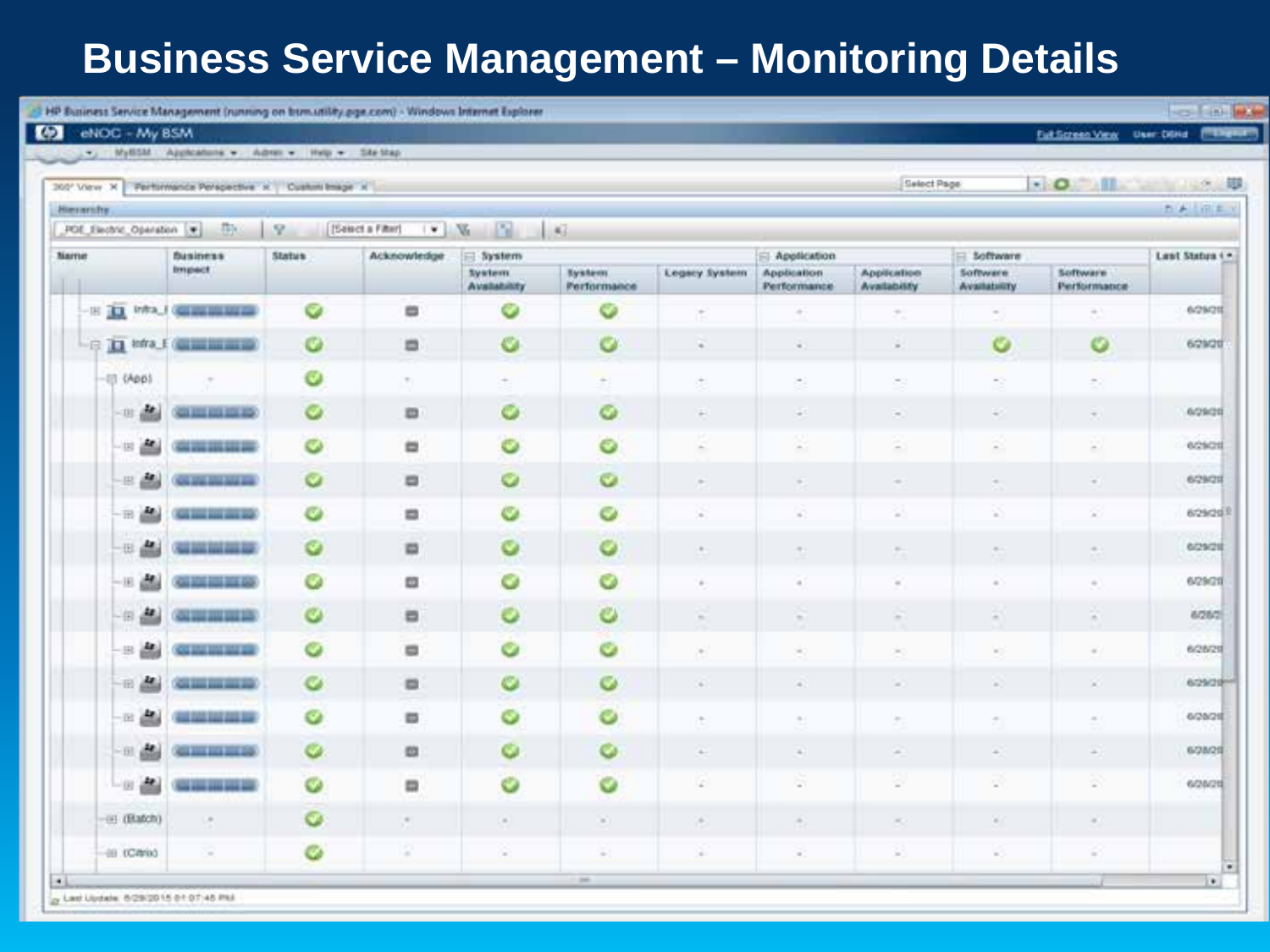# **Application & Network Maintenance**

- **Update Application Patches as required and test them in lower environments first**
- **Coordinate with Infrastructure and Operations Teams to improve performance and System Availability**
- **Validate Network Connectivity between Database Servers and Application Servers**

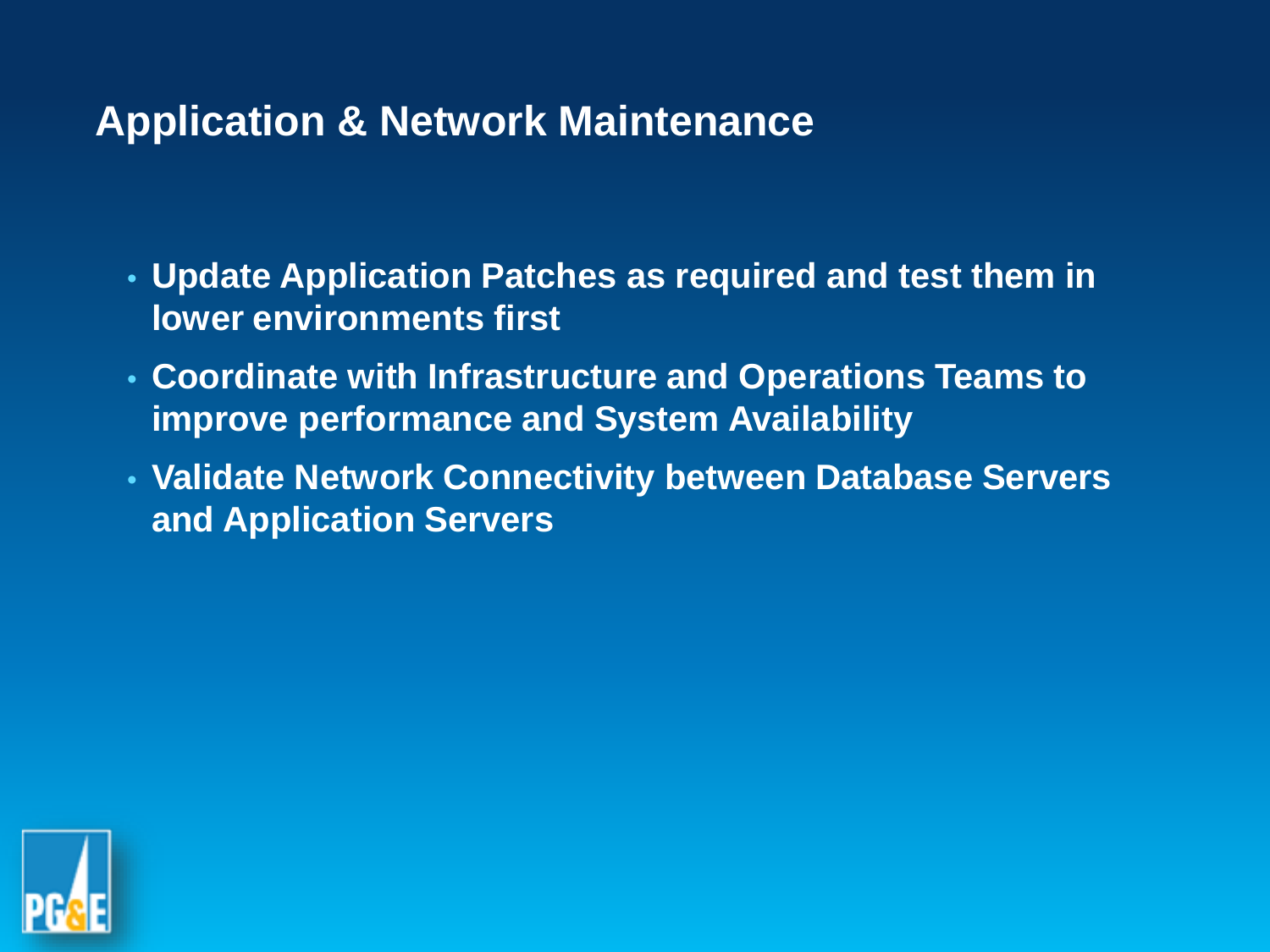### **Database Maintenance**

- **Implement DBA Recommendations as required**
- **Create and schedule jobs to Gathers statistics and Rebuild Indexes**
- **Reconcile GDB Versions**
- **Delete orphan Versions and Schedule Geodatabase Compress**
- **Run PerfQA Analyzeer, Mxdperfstat and establish benchmarks**
- **Monitor SDE state lineages**
- **Monitor Database for TOP activities**

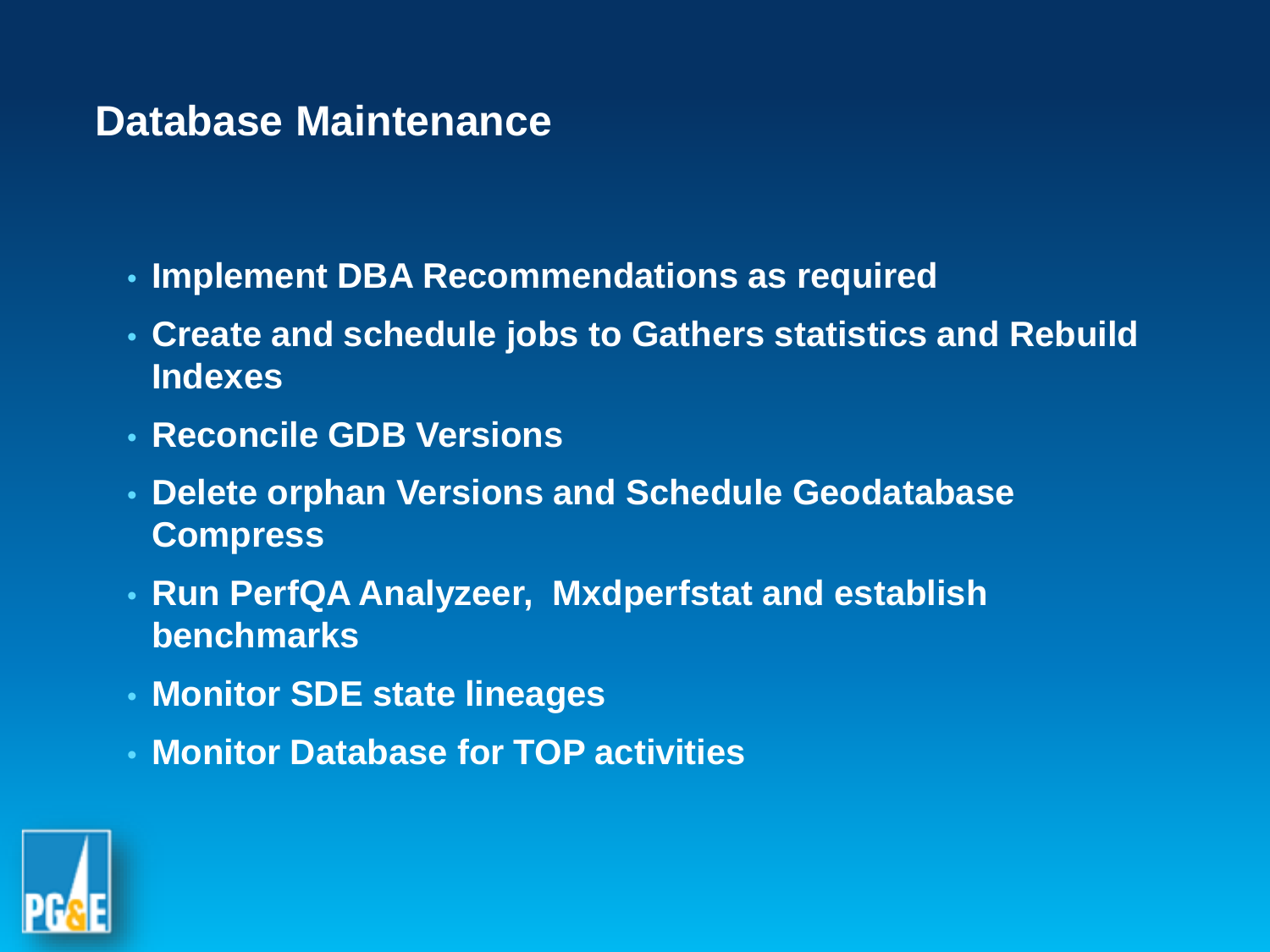# **For Further Information**

#### • **ITIL (IT Infrastructure Library)**

- **From website: "…a series of documents that are used to aid the implementation of a lifecycle framework for IT Service Management. "**
- **<http://www.itil.org.uk/index.htm>**
- **Mxdperfstat**
	- **[http://www.arcgis.com/home/item.html?id=a269d03aa1c840638680e](http://www.arcgis.com/home/item.html?id=a269d03aa1c840638680e2902dadecac) 2902dadecac**
- **PerfQA Analyzer**
	- **http://blogs.esri.com/esri/supportcenter/2014/02/03/calibrating[arcgis-performance-with-perfqanalyzer-new-build-available-for](http://blogs.esri.com/esri/supportcenter/2014/02/03/calibrating-arcgis-performance-with-perfqanalyzer-new-build-available-for-download/)download/**
- **Email us at:**
	- **Shaun Collins [\(s4ct@pge.com](mailto:s4ct@pge.com))**
	- **Nittala, Venkateswarlu ([VxNi@pge.com\)](mailto:VxNi@pge.com)**